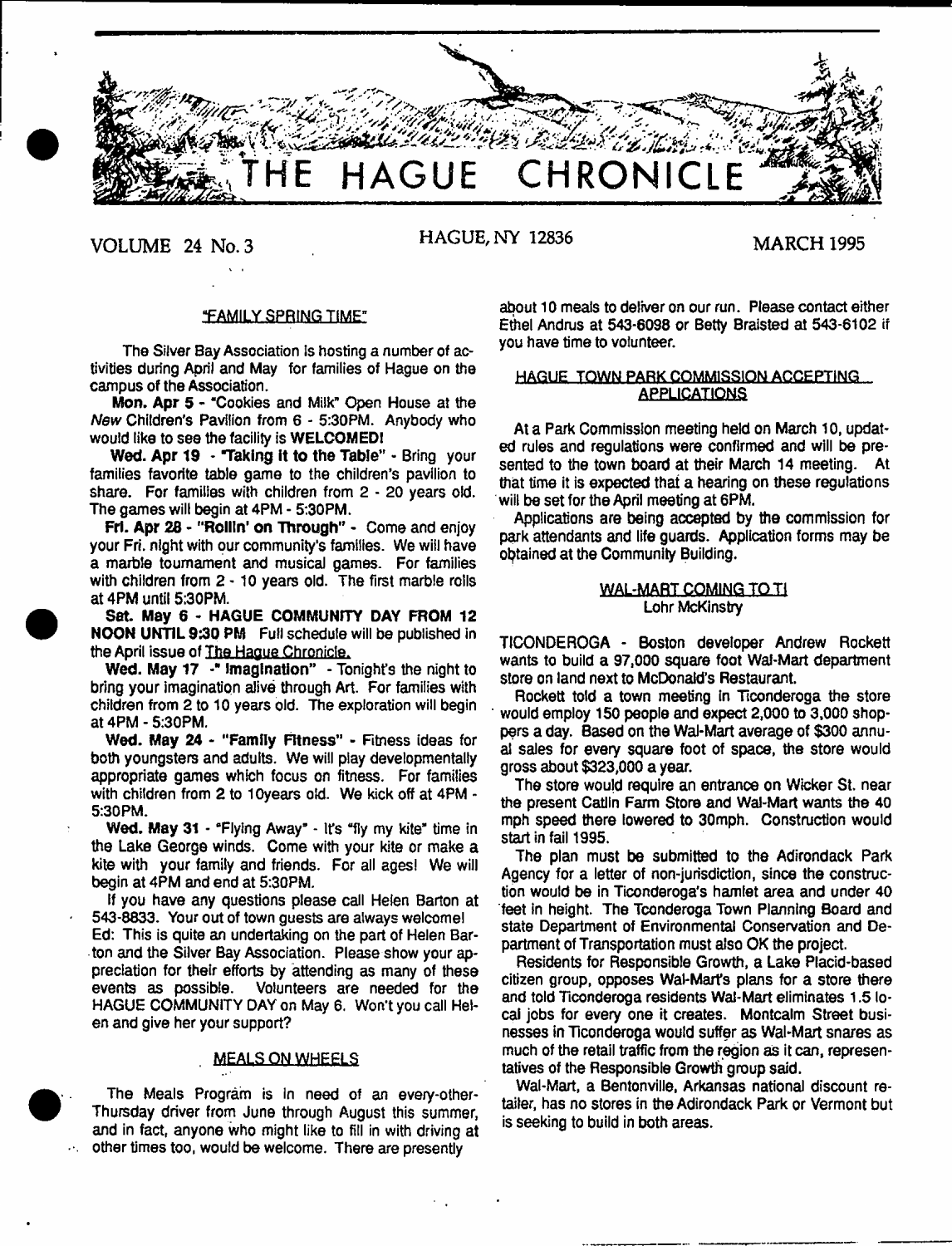# **SERIES**  $\forall$ <sub>i</sub>

 $-2-$ 

April 14: Louise Taylorof Vermont, combines "poetic lyrics with her quitar work and fluid smoky vocals."

May 5: Dana Robinson - unique ability to integrate jazz with country rhythm and blues with rock and folk.

Come to the NCCC auditorium for a night out to enjoy some fine acoustical sounds! Time - 7:30PM; Admission \$3.00.

Ed: Those who missed Rick Boiton and Susan Hamlin coffee house concert on March 10 missed a great performance. They presented a wonderful variety of folk songs to a full house at NCCC. Rick, a "Hagueite", Is the son of Mr. & Mrs. Richard Bolton.

# FREE VISION SCREENING AT SENIOR CITIZENS **MEETING**

Because of the nasty weather on Feb. 28, the Senior Citizens Club was forced to cancel its luncheon. However, we will try to do it again on March 28 and will hope for better weather. Please be sure to sign up again by calling 543-6161. Remember this is a covered dish luncheon and we would like to have you bring a dish to share. Time -12 Noon.

We will have as our guest Ms. Elizabeth Schreiner from the Glens Fails Association of the Blind who will present a program and eye screening immediately following lunch. Ms Schreiner will tell us about the various services and. products available for the visually limited. The seniors welcome other members of the community to participate in this screening and program at 12:45PM.

The Glens Fails Assoc, for the Blind believes that blind and visually limited persons should have access to the same benefits and activities that sighted persons enjoy. To that end, the Association provides support, guidance, and instruction, as well as public education.

#### **WOMEN HELPING WOMEN**

"Shape Up for Summer" is the subject of our next program on Mon. Apr. 10,1995 , at 7PM at the Hague Community Center. Gay Congdon. owner of the Fitness Firm in South Glens Falls, hostess for "Food and Fitness" on T.V. 8 and the "KB. Fitness Minute" on radio station KB100.5 will be our speaker. She will give tips on healthy dieting and exercising. Gay is proud of her non--diet weight loss program. "It's gone way beyond what i "It's gone way beyond what I thought it would,' she says.

This program is geared to women of all ages. All our programs are free, and we look forward to welcoming women from Ticonderoga, Putnam and Crown Point as well as Botton Landing and Glens Falls.

Women Helping Women is a group of women who meet the second Monday of each month with guest speakers covering topics concerned with women's well being - physical, emotional, social and intellectual.

# H FESTIVAL GUILD CONTINUES COFFEE HOUSE Tl SCHOOL DISTRICT BUDGET WORKSHOPS

4/26/95 - Reg. meeting of School Bd. and brief summary of all budget reports - HAGUE COMMUNITY CTR - 7:30PM Ai! other workshops are at 7:30PM in the H.S. Cafeteria. 5/3 Discussion - Elementary Middle & High School expenditures; General Support; Legal, Central & Business' Office;; Insurance; Community, Employee Benefits; Debt Service; Cafeteria Expenditures; Operations & Maintenance; and Transportation. Review of total expenditures & available revenue. Discussion on draft of proposed budget to be presented at Public Hearing,

5/8 Final Date by which petitions are due from candidates for Board of Education, 5PM District Office.

5/10 Public Hearing on budget. Adoption by Board of Ed. of the 1995-96 budget

5/24 Latest date for copies of the proposed 1995-96 budget to be available for public release.

5/30 Voter registration, 1-6PM - Ticonderoga H.S. and Hague Community Center.

6/7 Vote on proposed 19995-96 school budget and election of members to the Board of Education - Ti High School.

THE NEXT REGULAR BOARD OF EDUCATION MEET-ING WILL BE HELD ON WEDNESDAY, MARCH 29, 1995 IN THE HIGH SCHOOL CAFETERIA, AT 7:30PM.

#### HAGUE HISTORICAL SOCIETY

"The Great Camps of the Adirondacks" will be the program for the Hague Historical Society on Thurs. Mar. 16 at the Hague Community Center. (Note: the date in the Feb. Chronicle was wrong). A social time will start at 7:30PM as usual to be followed by the business meeting and program at 8:00PM.

The story of William Durant, who is considered the originator of the Great Camp design, and the building of Camps Pine Knot, Uncas and Sagamore, is a most interesting episode in the exciting history of the Adirondacks in the late 1800's. Pres. Robert Cole will preside over the program which returns by repeated requests.

April is the month for our joint meeting with the Ticonderoga Historical Society at the Hancock House in Ticonderoga on Friday Apr 21. This year they are the hosts and we supply the program. Mrs. Carol Greenough of Whitehall will bring back the memories of Whitehall as an important center for the busy Hudson River - Lake Champlain Canal route in the last century.

Our meetings are open to the public and visitors are cordially invited... rmc

#### STQRMWATER COMMITTEE

Chairman Skip Hourigan has announced there wilt be a Stormwater Committee workshop in preparation for a public hearing, on Wed. Mar. 29 at 7PM in the Community Center. Herb Steffins from D.O.T. and C. T. Male Assoc. will be represented. It is urgent that ail members of the committee be present. •

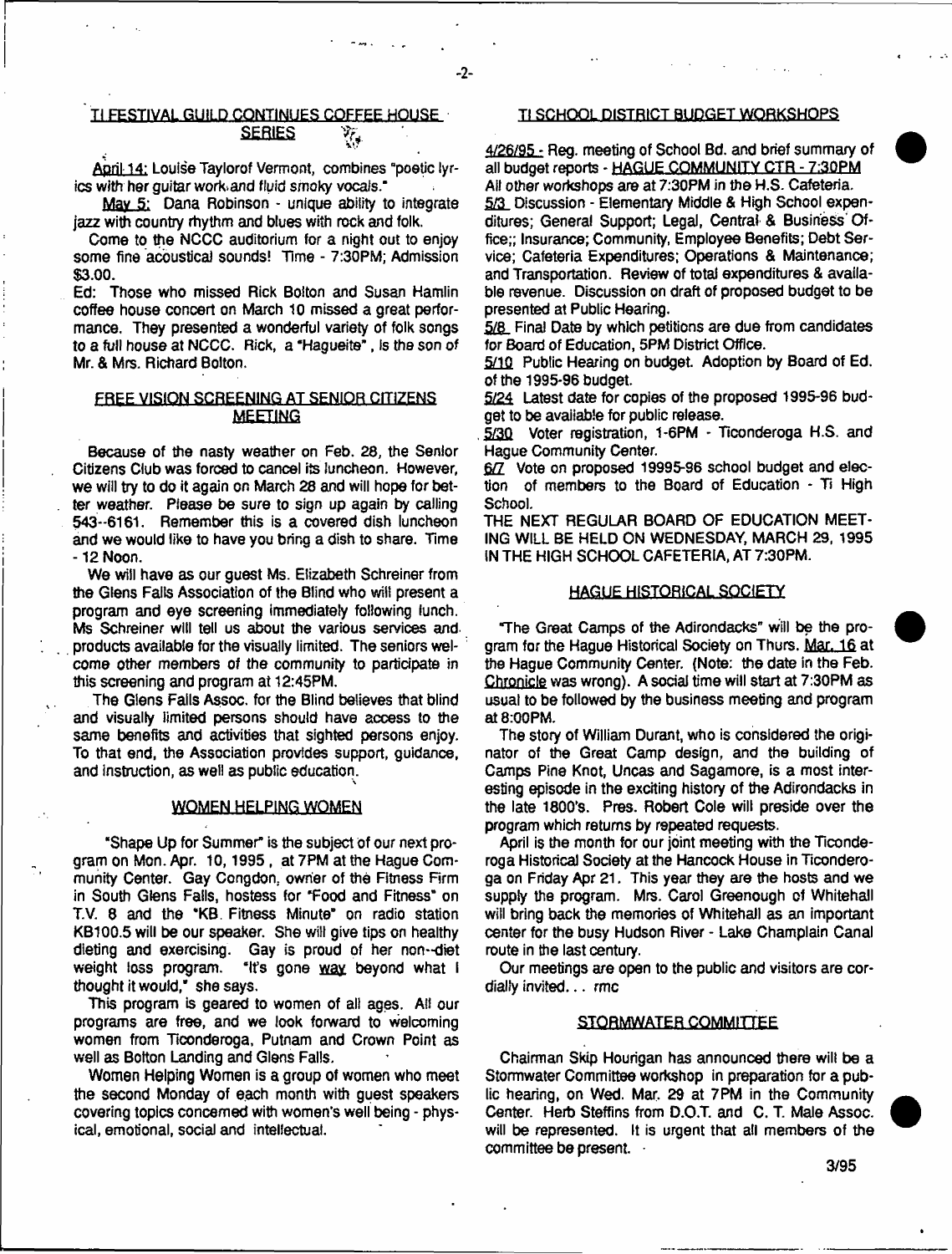## ZONING BOARD OF APPEALS - 2/23/95

The Toner (23-1-14) application for a variance to construct a 24' x 27' garage with a storage area (not to be habitable space) was approved with one change from a front lot line of 25' to one of 20'. Written APA approval is awaited.

Maiaro (20-1-35), boat storage on Decker Hill, along with Lazarus (66-1-13) shoreline variance, is still on hold since the board is still awaiting word on the Lazarus project from the Warren County Planning Board.

Mary Lou Doulin has been recommended for a seat on the Stormwater Committee.

The two ZBA members recommended for the Zoning Ordinance Review Committee are Cris Ginn and Dave Martucci.... gl

Ed: Still shy two members on the Zoning. Board of Appeals. We need volunteers!

# PLANNING BOARD - 3/1/95

No one spoke in opposition to either of two public hearings held at the March 2 meeting.

In the request by Steurer-Dix (41-1-31-1) Split Rock Rd., minor 2-lot sub-division approval was given based on all available information.

There are still questions to be answered on the Priore (2 lot sub-division (Class B) Rt. 8 (21-1-3) campsite. Several board members will visit the site, checking to see if the property is separate by OCi and RC designations. Different zones require different acreage.

Dave Swanson and John Brown have been recommended. to serve on the Zoning Review Committee will be recommended to serve on the Zoning Review Committee from this board .

Skip Hourigan is now officially a member of the Planning Board and Robert Goetsch has replaced him on the Zon $ing Board...$  gl

# **TOWN BOARD MEETING TO BE HELD ON MARCH 14 WILL BE INCLUDED IN THE APRIL ISSUE.**

# HAGUE VOLUNTEER FIRE DEPARTMENT

Once again our department had no fire calls in the month just past. However, the volunteers weren't idle . . . 39 hours of state-mandated training kept them busy!

The ambulances and their crews had nine runs. Ambulance 740 logged 155 miles with 61 man hours used. Ambulance 741 had 72 miles, with 76 man hours. Nearly all of those hours involved attendance at the assorted activities during Winter Carnival Weekend.

Equally dedicated were the volunteers (both men and women) who turned out to work the breakfasts that were served on Sat. and Sun. of the Carnival weekend. Food Chairpersons Joan Belden and Pat Swinton and their helpers worked many hours to produce the breakfasts; these helpers did everything from setting tables to flipping flapjacks; and no, groceries did not automatically appear in

the kitchen, ready to be used; Joan spent many hours shopping and comparing prices. Many materials had to be transported from storage at the Fire House to the Community Center. One dedicated volunteer was the only waitress on the floor during a rush on Sunday morning (she missed church!) And forget your rank in the Fire Dept. The ambulance captain worked in the kitchen as a cook's helper on both mornings, and the Fire Chief washed and dried dishes and mopped floors! The breakfast netted dried dishes and mopped floors! \$300. We thank those who worked and those who came and ate. As we remarked to each other "Well; that's \$300 we didn't have Sat. morning.'' And, although exhausted, proud to have had a part in itl.. .ewa

# COMMUNITY CENTER GROUNDS IMPROVEMENT ELAN

Rudy Meola and Lu Megow, Town Board members have headed a committee for the past two months to see what can be done to spruce up the grounds of the Community Center. There is much to be done and it was the consensus of opinion of the committee that the following items should take precedence:

On the west side of the building grading to be done in house and five picnic tables will be added.

Qn the east side grading to be done In house. Combination skating rink and basketball court and blacktop (to be donated by Peckham). Two backboards with poles for the basketball court.

The two entrance pillars on the bridge to be stone veneered and refinish back two and cap all four. Stucco inside walls to be done in house.

The chain link fence along brook to be taken town and replaced with split rail fencing, with a light on every other post. A n entry light on each entry post.

Sign outside the entrance - refurbish present sign if possible and inscribe other side.

The Kiwanis Club has indicated that it will help us with some of the expenses incurred on this project.

The Committee is recommending the above plan to the Town Board at the meeting on March 14.

# SENIORS. DID YOU KNOW?

Delta Airlines offers "Young at Heart' coupon books to seniors 62 years and older and traveling companion (if applicable). A book of four coupons is currently \$596.00 and can be used anywhere in the continental U.S., P.R. and U.S. Virgin Islands. Use two coupons each way for Alaska and Hawaii. This is quite a savings over the regular fare or even the 10% senior discount

Before traveling, it is advisable to call various airlines to get the best price on your trip. You might even call more than once for the same information because it seems to vary from time to time.

\*\*\*\*\*\*\*\*\*\*\*\*\*\*\*

*Rare coin: one you have left after paying taxes*- 3/95



 $\sigma_{\rm s}$ 

 $\sim 10^{-1}$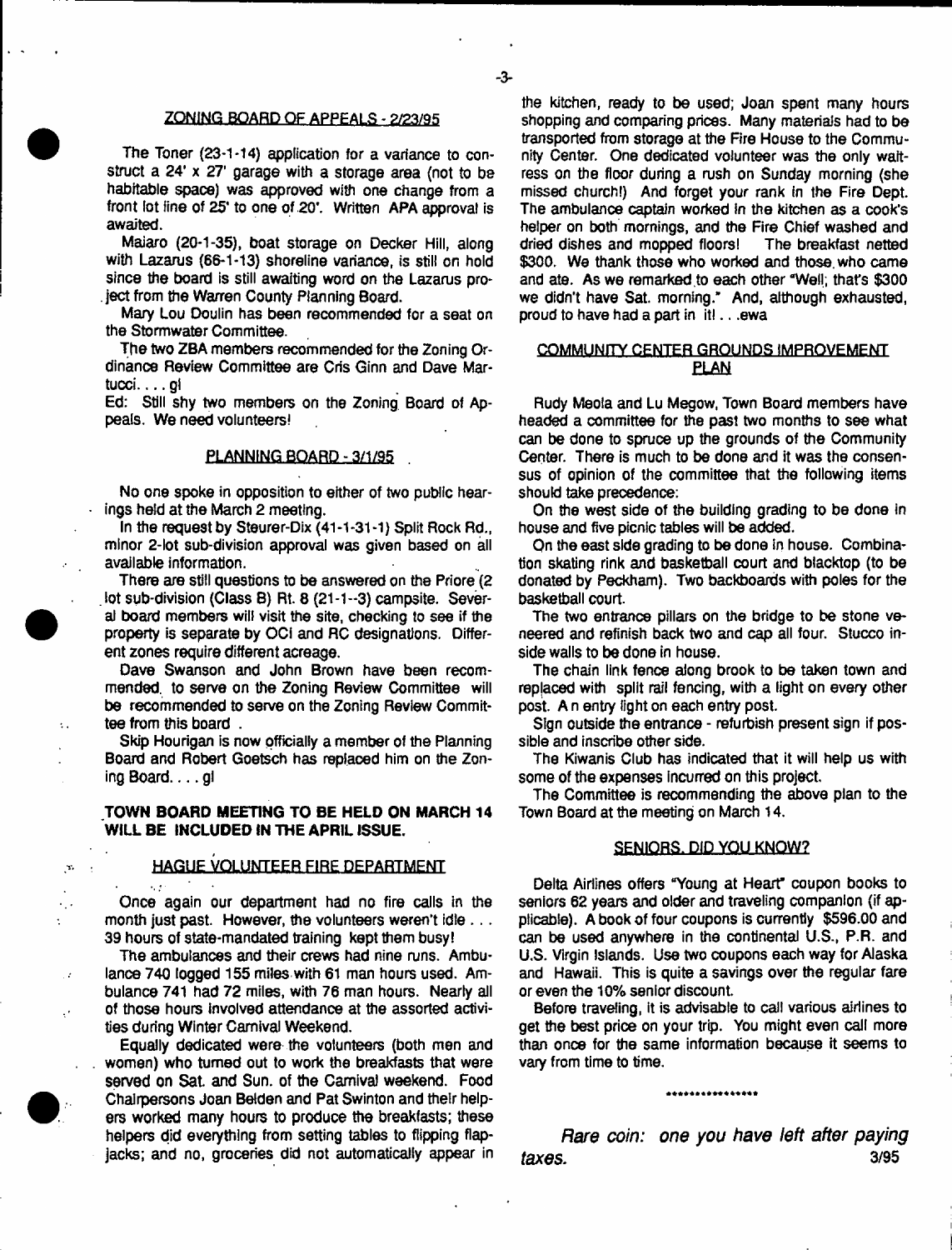hung.

#### **CONSERVANCY AWARDED GRANT**

 $\sim 1$  .

The Lake George Basin Land Conservancy has announced receipt of a \$57,000 grant and a pledge of up to an additional \$10,000 to help support the conservancy's land conservation work on Lake George, the largest lake in the six million acre Adirondack Park.

The gift was provided by the trustees of the FUND for Lake George, a private, not-for-profit foundation that underwrites environmental programs around the lake.

Entirely supported through individual contributions and .foundation grants, the not-for-profit land conservancy works to preserve the water quality of Lake George and the rare plants and animals living within the 150,000 acre watershed by protecting open space through conservation easement and fee acquisition.

Though Lake George water is among the purest in the world, scientists report that deteriorating water quality has been brought about by overdevelopment of the steepsided watershed.

Conservancy Board President Mark Johnson, Exec. Dir. Silver Bay Assoc, said, The economy of the Lake George region's two largest industries - tourism and timber - rely on the conservation of natural resources. Open space preservation is one of the most cost-effective means of protecting the region's economy. We're hopeful that more and more government officials will come to appreciate the economic benefits of open space protection and champion land conservation efforts in their own communities."

The Lake George Basin Land Conservancy is one of more than 1,000 land trusts across the U.S. Nationally, land trusts represent 900,000 members and have protected 4 million acres of land.

#### **NATURE NEWS** Laura Meade

If you live in the "heavenly hills of Hague" it is possible that a black bear may appear in your yard during spring, summer or fall. About a year ago Jerry Frasier, who works on; the Town Highway crew, stopped to tell me that he had seen a 400-ib. bear in my driveway earlier that day. He wondered if I was "alright". That prompted me to ask more about bears I

Recently I spoke with Lou Berchielli, the black bear expert at the DEC Big Game Unit in Qelmar. He said that there have been almost no reports of bears attacking people in the Adirondacks lately. However, bears are "opportunists" and will eat garbage at dumps or near homes, they will open coolers at campsites to get food and they should NOT be fed by people because their natural diet of nuts, berries and grasses is much better for their health. The only recent bear attack occurred when tuna fish was offered to a bear so a man would take a video of the animal, but things did not go as planned.

If you are camping in a wilderness area, food and garbage should be hoisted on a rope between two trees, at least as high as 10 feet. Some campsites have metal storage containers or two metal poles from which food can be

Most dump sites where bears used to provide "entertainment" have now been closed. The infamous one at Long Lake is now a transfer station, as is the landfill at Haquet where trash is enclosed in a container.

Berchielli estimates that there may be as many as 4,000 black bears in the Adirondacks. There are three Bear Management Units in New York, with specific hunting regulations for each. DEC keeps records of the annual harvest of bears during hunting season. Records show that approximately 700 were killed last year. In our area, there is an early bear season which begins when deer or bear may be taken until early December.

It is illegal for people to keep bear cubs (or any wildlife). If a mother bear is killed accidentally one should contact the DEC so that the cubs can receive proper care. For some years the Pennsylvania Game Commission has done extensive research on how to get an orphaned cub to be accepted in a den by a mother which has other cubs. New York State DEC has recently attached seven radios on black bears to monitor their activities.

After mating season in mid-summer, pregnancy occurs by belayed implantation in the female's uterus in late October or early November. Very tiny bear cubs are born in the den in late January or early February. The mothers will emerge with the new-born in late March or April. That is the most important time to avoid females with cubs! If one should encounter cubs separated from the mother, be VERY CAREFUL - otherwise "not to worry", according to Berchielli.

If anyone knows of an active bear den please contact me at 543-6060 or Lou Berchielli at 439-0098.

#### CUB SCOUT PACK 21 NEWS

For some time now Pack 21 has been collecting bottles and cans at the Hague "Recycling Center" for redemption. We greatly appreciate your donations, as this is the pack's main source of income. The money is used for the Cubs' awards and activities. A special thanks to the Hague Highway crew for their many B's & C's that keep the Cubs goingl

Wolf dens #1 and #2 have "re-uped", but we say goodbye to Webelos John Costello, Luke Frasier and Peter Mack. The Pack also extends a fond farewell to our longterm Cubmaster Tim Gautreau and Committee member Michele Gautrea. They have donated much time and.great talents in making this Scout Pack a success. Thank you for all you've done!

Some new blood is being "injected" into Pack 21 and we welcome our new Cubmaster Alfred Van Sleet and Committee members Va! Lawrence and Nancy Trombley. They're sure to keep the ball rolling!

Our second annual Pinewood Derby was held during Winter Carnival weekend and it was a blast. Eleven cars ran (including guest Jason Laundree, third place winner from Ti Pack 72, and there were some pretty close calls Judges Doug Laundree and Dan Belden (thank you! called the winners of many heats before third place went Continued on page 5 - SCOUTS 3/95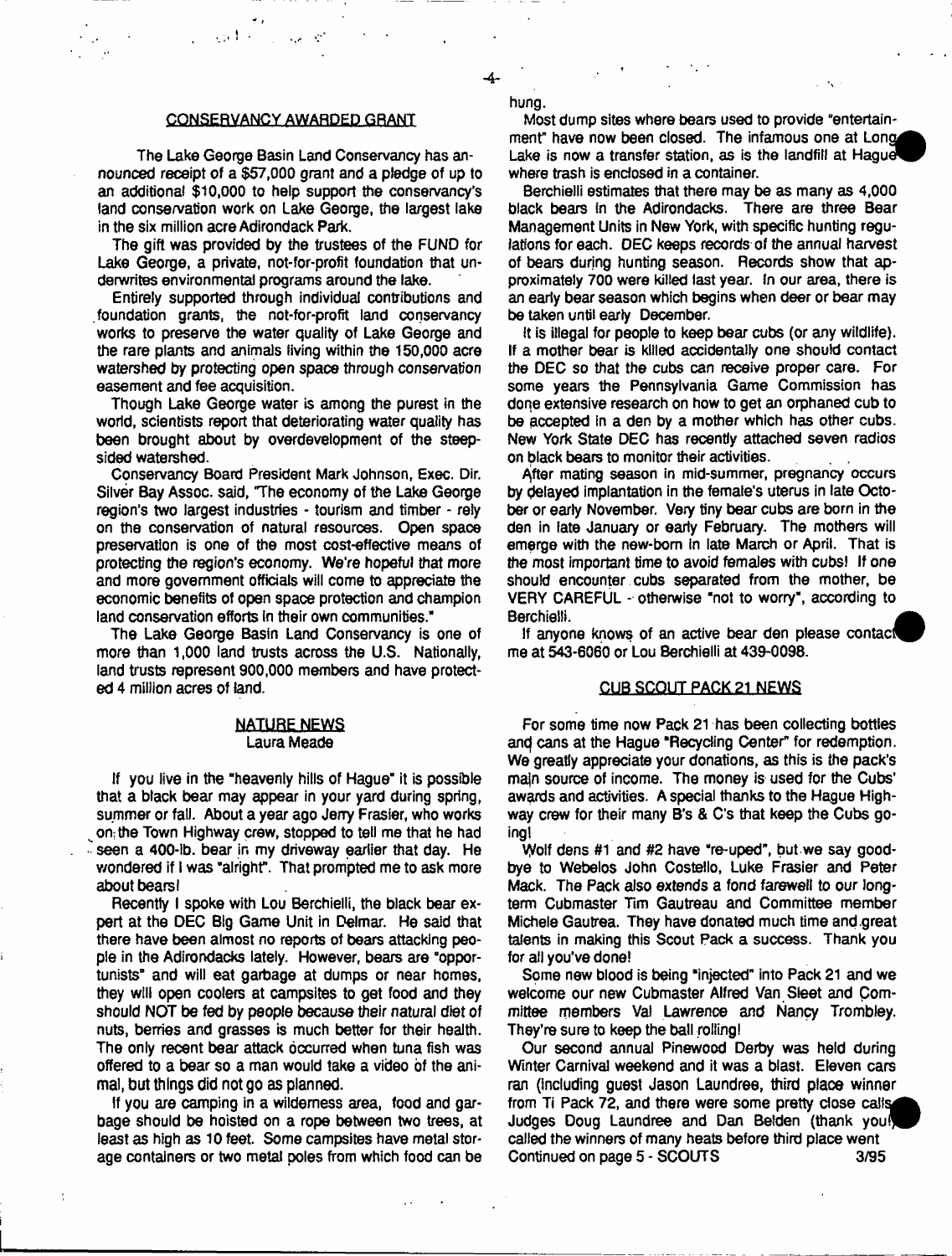# Cont. from page 4 - SCOUTS

to Josh Frasier, second to Josh Patchett and first place to John Costello. John went on to represent Pack 21 at the Akwesanne District Derby at the Aviation Mall. He stayed in the running for six races! Congratulations boys and good work to ail of you!

Our next pack meeting will be held Thursday, Apr 13 at 7PM at the Hague Fish and Game Club. The theme will be "What is Scouting?' All Cub families are urged to attend - it's your boy's life! ... KC

# WARREN COUNTY COUNCIL OF SENIOR CITIZENS

The Warren County Council of Senior Citizens is hosting its 22nd luncheon honoring ALL Senior Citizens on Thurs, May 18, at the RAMADA INN at Lake George, NY (Exit 21). (May IS Senior Citizens Month). In the past four years, Hague has had three honorees for their services as Senior Volunteers. This year, the Town of Queensbury has Senior for Greatest Community Contribution and Thurman has the Senior of the Year Honoree.' Hague has been well represented at these luncheons in the years that our town has had honorees of the year. We are urging all seniors to turn out and show that we care about all senior volunteers and honorees, regardless of town of origin!

The RAMADA is offering a choice of three entrees: carved roast beef, broiled breast of Chicken Supreme and a mild broiled fish. We are assured that the RAMADA is holding the line at \$9 per entree, with the price including tax and tip.

To register for this luncheon phone the Community Center (543-6161) and have your name and choice of entree registered. To pay, make out a check to Ethel W. Andrus, and mail it to her at PO Box 2551, Silver Bay, NY 12874- 2551; Ethel will then make out one big check to the Warren County Council. (Individual checks are not accepted by the Council).

So come, enjoy the Ramada's good food, meeting other seniors from other communities, and the great social time. THE LAST DAY FOR REGISTRATION IS APRIL 27.

# PLANETARIUM SHOW

"Cosmic Catastrophes" will be the title of the show presented by the Ticonderoga High School Astronomy class on March 28, 1995 at 7:30PM at the Ti High School . Planetarium.

"Cosmic Catastrophes," written by Dr. Gerritt L. Verschuur, deals with deep space events such as an exploding star or asteroid collisions occurring closer to Earth, accompanied with a live situation and informative dialogue. In conclusion, the show looks at ever- increasing technological problems here on Earth such as the diminishing ozone layer and the possibility of nuclear disasters. This popular show has entertained audiences across the country after gaining accreditation at its home in the Hansen Planetarium in Salt Lake City, UT.

If you have any questions, please call Planetarium Director, David Rutkowski at 585-6661.

THE WARREN COUNTY. DECENTRALIZATION PROGRAM has announced that Hague has been awarded \$300 for a cartoon exhibit at the town center in May. Exhibit will be held on May 26,27 and 28. More on this exhibit next month. The Union Chapel Assoc, of Sabbath Day Point has also been awarded a grant of \$350 for two chamber concerts for 1995 summer season.

## FOOD DISTRIBUTION

will be held on March 21 from 1-2PM. REMINDER THAT IN A FOOD EMERGENCY YOU CAN REACH GEORGINA LINDQUIST AT 543-6095.

NEXT BLOOD PRESSURE CLINIC will be held at the Community Center on March 15 from 1-2PM



WEATHER NOTES Mary Lou Doulln

From Feb 10 to Mar 10 we had moderate temperatures, warmer than normal; daytimes were generally between 30 and 40 degrees. The most interesting event was the 1.5 earthquake of Feb. 16 which originated from Port Henry. Geologists believe there Is a fault there that is more extensive than the infamous St. Andreas fault in California.

As this was the first earthquake I personally experienced, it was quite exciting. As minimal as it was it gave a powerful glimpse into the forces of nature. There was a sound of a sonic boom and the fierce movement of the ground. It Is easy to understand how primitive people had developed such mythological explanations for the forces of nature.

The other interesting event was the brevity of the ice freeze on our beautiful Lake Goerge In Hague Bay. The lake froze Feb. 13 and four days later it disappeared. As of March 11 at Hague the ice has not returned. The brevity of the freeze might be a record for the century!

March had begun with mostly pleasant weather which lasted until Mar 8 and 9 at which time rain, freezing rain and 6 1/2 in. of snow brought winter back. Despite the brilliant sunshine on Fri. the 10th, the temperature never rose above 22 degrees. Take heartl 50 degrees is predicted for the Ides of March.

Also, I saw my first robin in the backyard on Mar 10. At the feeder there have been **lot3 of** varied flocks of birds arriving from the south.

# *HAPPY ST. PATRICK'S DAY*

**ON TO SPRING!** 3/95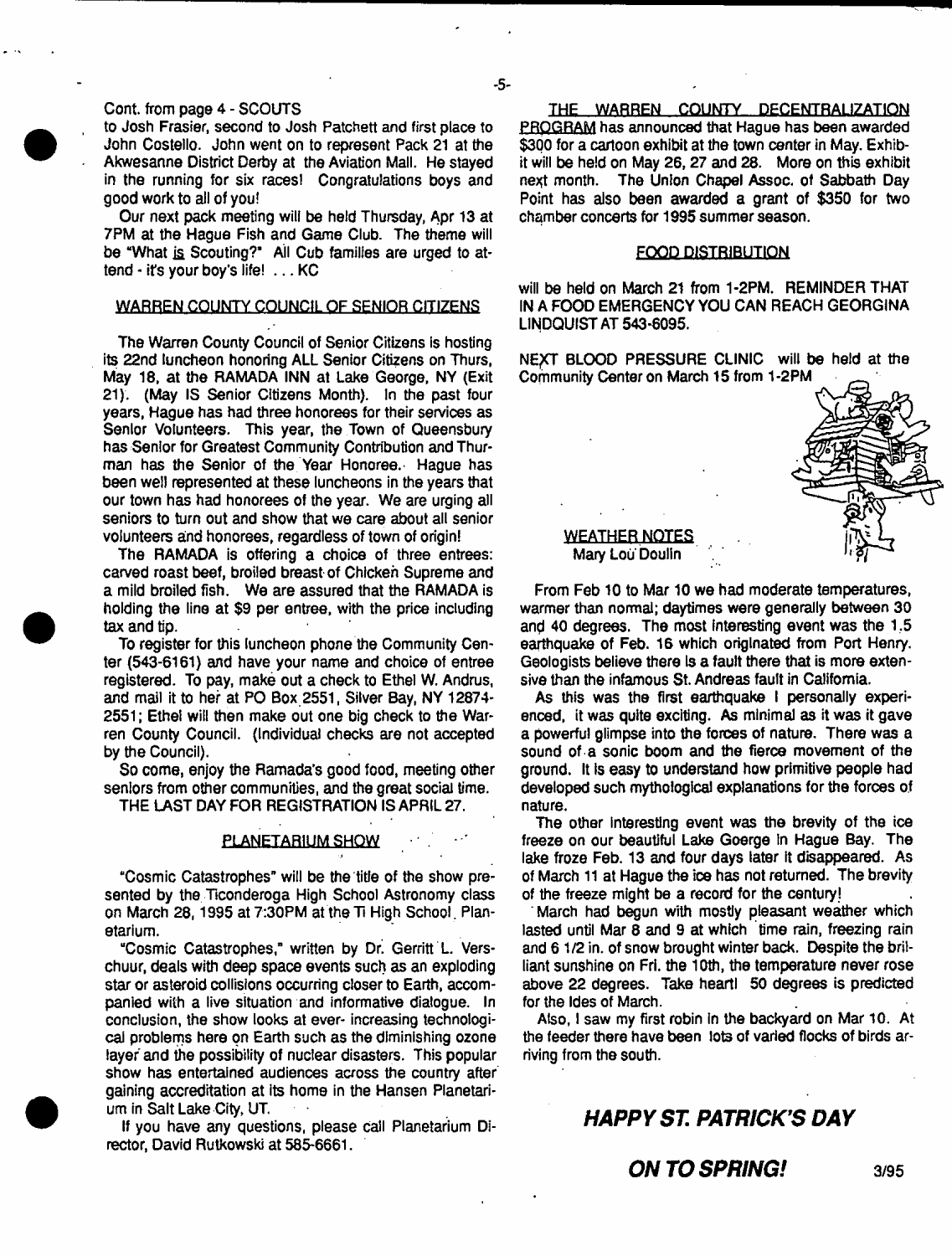÷

#### **WINTER WEEKEND NOTES**

With favorable weather and many helping hands, the Hague Winter Weekend went well, with many successes, bonuses for the Beste Scholarship Fund, and a a little less work than has been expended in years past. Ifs not exactly the "Hague Winter Carnival;"-but a streamlined version of the same that busy organizers can live with, with less wear and tear than before.

Thanks to Dennis Englert and crew, the Polar Bear Run has returned, with a respectable field of runners for this traditional chilly Sat. morning jaunt up and down 9N. Local winners: included Monica Johnson, 1st place, Jr. Div. and Fred LaPann, 3rd place, Master's Div. .

First place in the SnowSculpture Contest were Hague Mote! entrants with "Iguana Tears." First place in the Chainsaw Contest went to John Frasier for large saw, and John Frasier again for first and second place for small saw competition. "Jo Jo Stormer and the Stormettes" trounced "The Wild West" to take 1st place in the Tug-of-War competition. Even though ice was harder to find this year, the National Ice Auger Championships did go on, and Marty Spelmah was a winner in the over 3" stock auger class in a very ciose set of heats, with Todd Porter coming in 2nd and **Tim** May 3rd. Juniors: Tyler Wells came in first, and Thomas Decker was 2nd in the Over 3" competition. AND we understand that there was an unofficial Polar Bear Swim by Tom Robbins and Junior Bear Nicole at Trout House Village Dock at high noon on Sat.

Additional thanks go to: The Hague Chronicle for including the HWW flyer. To date, we have received nearly \$600 from this mailing for the Beste Scholarship Fund. Thank you to all donors who have responded thus far. We are very gratefu! to our major sponsors, Christopher Chevrolet and International Paper, who helped with prizes, plaques, and operating expenses, and for Ron Pote and Sal Santaniello, who helped arrange for this assistance. The Town of Hague's promotional funding was greatly appreciated, as was the Town Highway Crew and Mike Manning's assistance with set up. Thanks to the Hague Vol. Fire Dept, for putting on their breakfasts, and for standing by with the ambulance for many of the events.

Our Rafflemania Crew also deserves much credit. The Boom Box was won by Angela Sammis of Ticonderoga. \$300 was made on the raffle, which goes directly to the Beste Scholarship Fund, and the following ticket salespeople must be acknowledged: Chuck Fillare, Bob Caldera, At Van Sleet, Marilyn Priore, and the team of Doris Bolton and Marion Shoemaker. These folks braved some chilly weather and long hours to "sit" with the Box. Ifs not easy to find good raffle people these days. Thank you.

A very good crowd turned out for our 3rd annual Beste ' Benefit Buffet at Silver Bay Assoc, where Alison LaCourse (N.Y. Univ.) and Eric Coon (Delhi) and/or parents received their Beste Scholarship Awards, presented by Dan Belden, Chairman of the Beste Steering Committee. The dinner was outstanding, and Silver Bay Assoc., Mark Johnson, Dave Kisselback, Michele Brunet and staff receives our deepest thanks for hosting this wonderful community

 $\cdot$ 

event. All proceeds from the dinner went directly to the Beste Scholarlship Fund.

Thanks also to the Fish and Game Club members who put on the Rifle Shoot and Family Fun Day at the Clubhouse. Much work went into the planning and setup for these events. It was also great to have the Cub Scout Pinewood Derby there on Sat., which provided an indoor spectator sport for folks to watch.

In summary, the Winter Carnival Committee is happy to report, that after all expenses, included 2 scholarship awards, the Best Scholarship Fund now totals \$13,500, Thanks to all, and suggestions, ideas, etc. for 1996 can be sent to Sal Santaniello, Hague Winter Carnival Committee. . . . Kathy Santaniello

#### CATCH THE CATS

A bus trip to New York City is planned for Sat. May 6, leaving Ticonderoga at 7AM and returning at approximately 11:30FM. The bus will arrive in NYC at 11:30AM and passengers will be on their own until 2:00 when they will attend matinee performances of either CATS or LES MISERABLES. Coach fare and CATS admission will be \$89 per person and LES MISERABLES will be \$99.00. For reservations, call Lisa King, 547- 8987.

#### HAGUE SEWER PROSPECTS PROGRESSING

The Lake George Sewer Basin Project involves communities in Hague, Bolton, Lake George and Queensbury and addresses the critical areas of concern along the lake in each community. Lake George, a national pristine treasure, has shown signs of water quality deterioration over the past several decades. Failing sanitary sewer systems at homes and business are adding to the degradation of the Lake. In the majority of the areas serviced by this project, it is not physically possible to comply with local regulation governing the disposal of sanitary waste water with individual sewer systems. The project is unaffordable except by a grant. A grant in the amount of \$20 million was authorized by Congees. Additional local funding will be required.

The planning and design phase for each location will include any additional environmental impact statements that are necessary, legal, land acquisition if required, all agreements between the county and the government/district for operation and maintenance; and all design, estimates, and approvals for construction projects to be let. The construction phases will include the construction, supervision and transfer of the completed projects to the accepting agency.

In Hague the project will develop an innovative and alternative treatment technique using aerobic biological treatment and a nutrient film technique for effluent polishing. District formation and construction of waste water collection and treatment facilities complete the project in Hague.

The County will hire and oversee consultants to provide the planning and design services for the various projects. The County will coordinate and specify the grant allocation among the several phases recognizing a substantial shortfall exists between the total estimate of costs and the grant amount.

Cont. on page 7 SEWER 3/95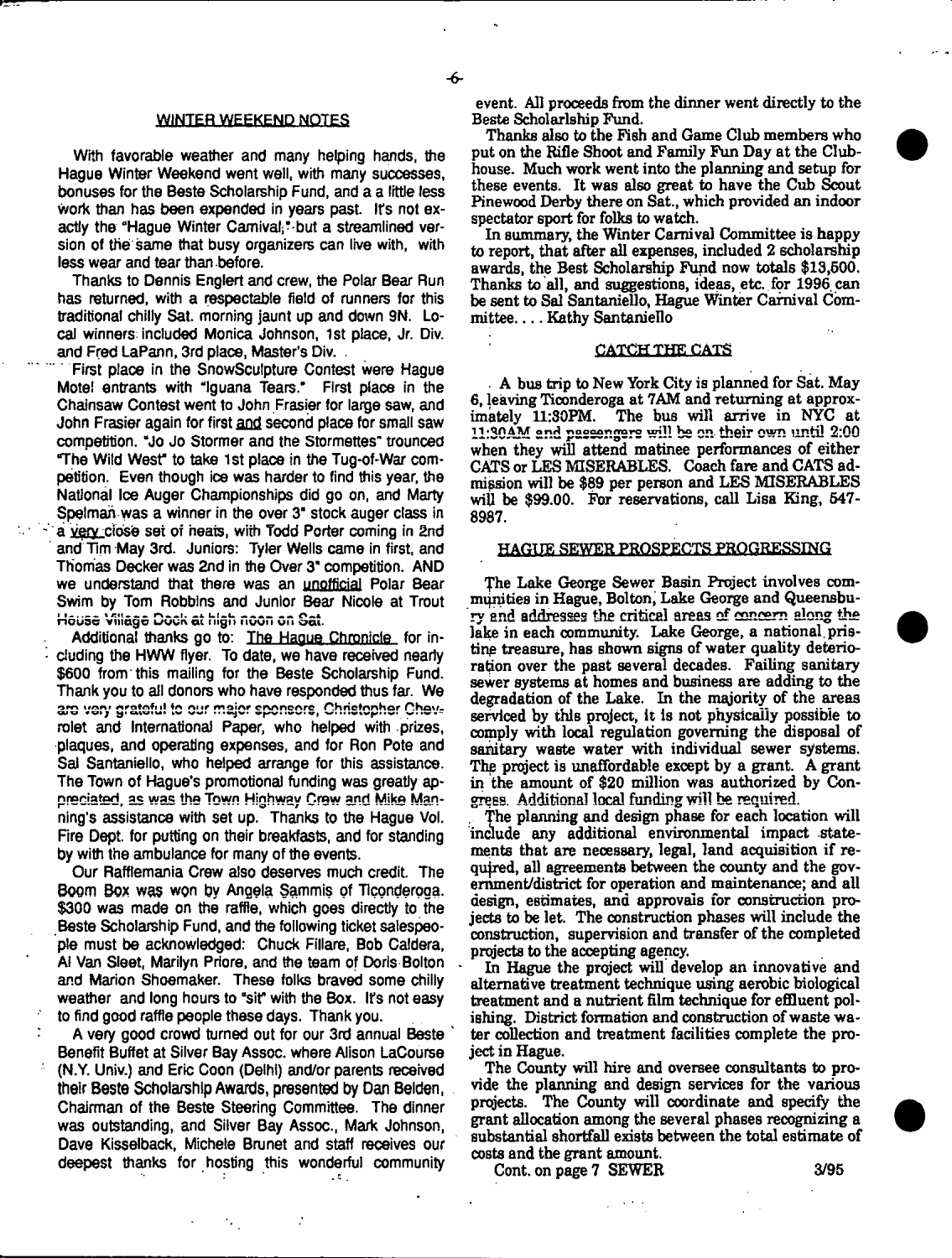# **SOUNDINGS**

BORN: A girl, Leeandra, to Anthony Ernest Waters and Nicole Hurley in Pittsfield, MA. Great grandparents are Barb and Tink Snow, Hague.

DIED: E. Russell Babcock, 82, Palm Harbor, FL and Silver Bay, NY on February 25 at Sunset Point Nursing Center, Clearwater, FL. He was executive director for the YMCA throughout the northeastern states for 40years. **Survivors** include his wife of 58 years, Dorothy Gray: daughters Harriett Ann Marsden, Jeannette G. King and Carolyn M. Dunn ; and four grandchildren. Donations may go to the Silver Bay Association, Silver Bay, NY 12874.

JAMES GIRARD, son of Mr. & Mrs. Perry Girard, Hague was one of two Middle School students from participated in the Fall Stock Market Game sponsored by the Glens Falls Post Star. They placed second in the Middle School category.

We regret that we omitted James' name from the Feb. issue of The Hague Chronicle.

#### TICONDEROGA MIDDLE SCHOOL HONORS

PATRICK ANDREA, Grade 8 was listed on the Merit Roll. Students are selected by teacher recommendation for shown improvement in academics.

The following Hague students were listed on the Middle School Honor Roll for the 2nd grading period. KATIE BREITENBACH, TAVISH COSTELLO, MI-CHELLE DEFRANCO, DAVID FITZGERALD, ANNE JOHNSON, CRISTINA LAWRENCE. RYAN LAW-RENCE, ANDREW MACK, JOSH PLASS, KATHRYN KUTKOWSKI, EVE TROMBLEY

DR. ROBERT L. COLLINS, JR. has been appointed to the Faculty of the N.Y, State Council of School Superintendents Academy. Dr. Collins will be serving a two year term with twelve other superintendents. The Superintendents' Academy offers professional growth opportunities for the more than 700 superintendents throughout the State of New York.

#### **WHEN LGROW UP"**

Over 115 third, fourth, and fifth graders are busily rehearsing for their upcoming musical revue, "When I Grow UP', a kid's eye view of the world of work. This lively and energetic show, directed by Mrs, Linda Azer, will be performed on Friday, March 24, 1995 at 7:00PM in the Elementary-Middie School cafetorium. Be sure to mark the date on your calendar. Come and relive the days when you said, "When I grow up I wanna be a  $\frac{1}{\sqrt{2}}$ .

# **KINDERGARTEN ROUNDUP**

Open house for parents and children of kindergarten age will be held on Wed. morning, Mar 22 from 8:15- 11:15AM. The important Kindergarten Information Night for parents will be held Thurs., Mar 23 at 7PM. The kindergarten program will be described, screening procedures will be explained and the screening packet will be distributed with an appointment time set for your child's screening.

Kindergarten registration and screenings will take place during the week of Mon. May 8 through Fri. May 12. Bring your completed information packets to the screening on the date that was set for your child.

#### SEWER Cont. from p. 6

As various projects,design, permitting, and legal requirements are completed, separate construction grants will be assigned.

Additional Capital Costs Required: The requirements approximate \$31 million while the grant request is for \$20 million, an obvious shortfall of \$11 million. The County, as grant recipient, in conjunction with the municipalities involved, will have to arrive at an equitable disbursement of the funds that best serves the goal of basin improvement. While some phases may be delayed or reduced, it is entirely possible that some individual municipalities may wish to extend their phase beyond the amount of the grant made available to them. While subject to obvious legal and financial constraints, any such local expense would constitute an additional "local share" towards the fulfillment of the overall project.

"Non-grant" Local Shares to the Project: It has been the perception that "local shares" would be required by and handled outside the grant process, This would keep them unencumbered of the numerous administrative and other requirements associated with any grant procedure. It is the perception of the County that Senator D. Patrick Moynihan, Senator Alphonse D'Amato, and Congressman Gerald Soloman, all of whom have met personally with the county's representatives, concurred.

# SAFE AT HOME

**As a gathering place for friends and family, your home is at the center of your life. Surrounded by your family and most treasured possessions, home is where you feel secure.**

An important part of that secure feeling is the knowledge that you have done everything you can to make sure your home is protected.

Fire stalks its victims quietly until suddenly, it strikes. Once started, fire moves swiftly, not stopping untill it has melted, singed or disintegrated most everything in its path.

The good news is that just a little planning can make a great deal of difference between controlling a fire or surrendering to it.

One should have smoke detectors in strategic locations and change the batteries in them once a year.